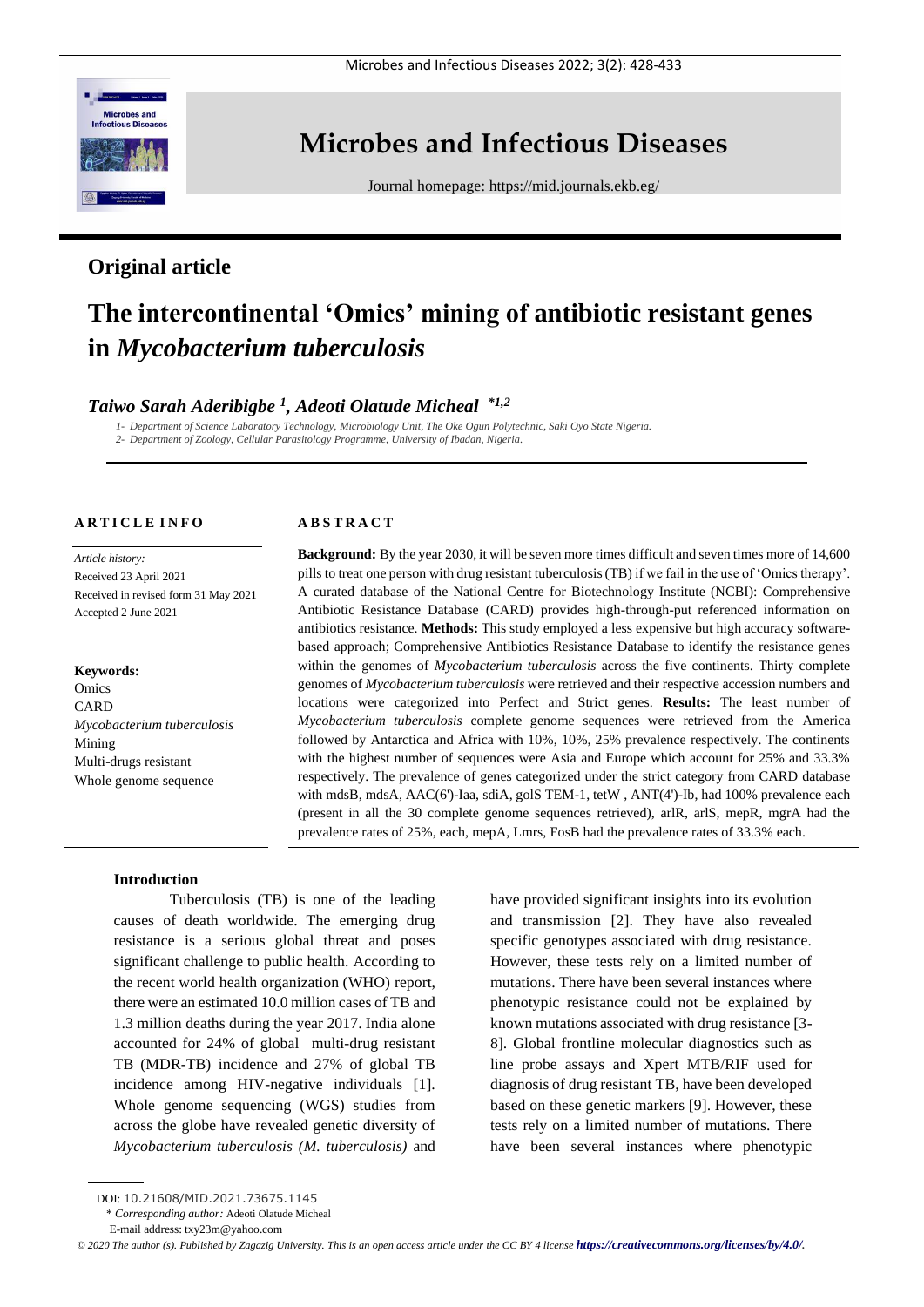resistance could not be explained by known mutations associated with drug resistance [3]. A recent study comparing the efficacy of Xpert MTB/RIF with line probe assay for detection of rifampicin mono-resistant *M. tuberculosis* reported the utility of country specific probes, to increase the sensitivity of Xpert MTB/RIF in India [4, 9-15].

As earlier stated, the continued emergence of MDR, extensively drug resistant (XDR) and total drug resistant (TDR) strains have further hampered the effective disease control. For the whole world not to be launched into the complete era of TDR strains; a more high-through-put method of diagnosis is of great necessity. Conventional methods of diagnosis are greeted with flaws resulting from dearth in power especially in Africa where expertise requirement, political and economic instability and other technical fallibilities is deeply rooted. Hence, the opportunities offered by whole genomes (totality of genetic makeup) through Bioinformatics (Biomolecular information of an organism) approach. This study employed a less expensive but high accuracy software-based approach 'omics therapy'; (CARD) to identify the resistance genes within the genomes of *M. tuberculosis* across the five continents.

#### **Materials and Methods**

# **Retrieval of complete genome sequence of**  *Mycobacterium tuberculosis*

A total of 30 different complete genome sequences (FASTA format) of *M. tuberculosis* were retrieved from NCBI nucleotide database.

FASTA is a DNA and protein sequence alignment software package first described in 1985. Its legacy is the FASTA format which is now ubiquitous in bioinformatics. It stands for Fast Adaptive Shrinkage Threshold Algorithm.

# **Detection of antibiotic resistant genes in bacteria group**

The complete genome sequences of *M.tuberculosis*  were analyzed to detect the presence or absence of antibiotic resistant genes and mutants Analysis were carried out using the Comprehensive Antibiotic Resistance Database (CARD). The Resistant Gene Identifier (RGI) was employed for detection of the resistant genes and mutants present. The antimicrobial resistance (AMR) genes were categorized as perfect and strict.

#### **Statistical analysis**

All the resultant data were exported from RGI pool for statistical analysis using Excel Microsoft word version 2013.

# **Results**

### **Distribution of complete genome sequences of**  *M.tuberculosis* **per location**

The locations from which the whole genome of *M.tuberculosis* sequences retrieved for this study was shown in **figure (1)**. The highest number of *M. tuberculosis* were retrieved from the Antarctica and America then followed by Africa, with 10%, 10% and 25% respectively. The continents with the least number of sequences are Asia and Europe with 33.3%, and 50% respectively.



 **Figure 1.** Percentage distribution of complete genome of *M. tuberculosis* bacteria per continent.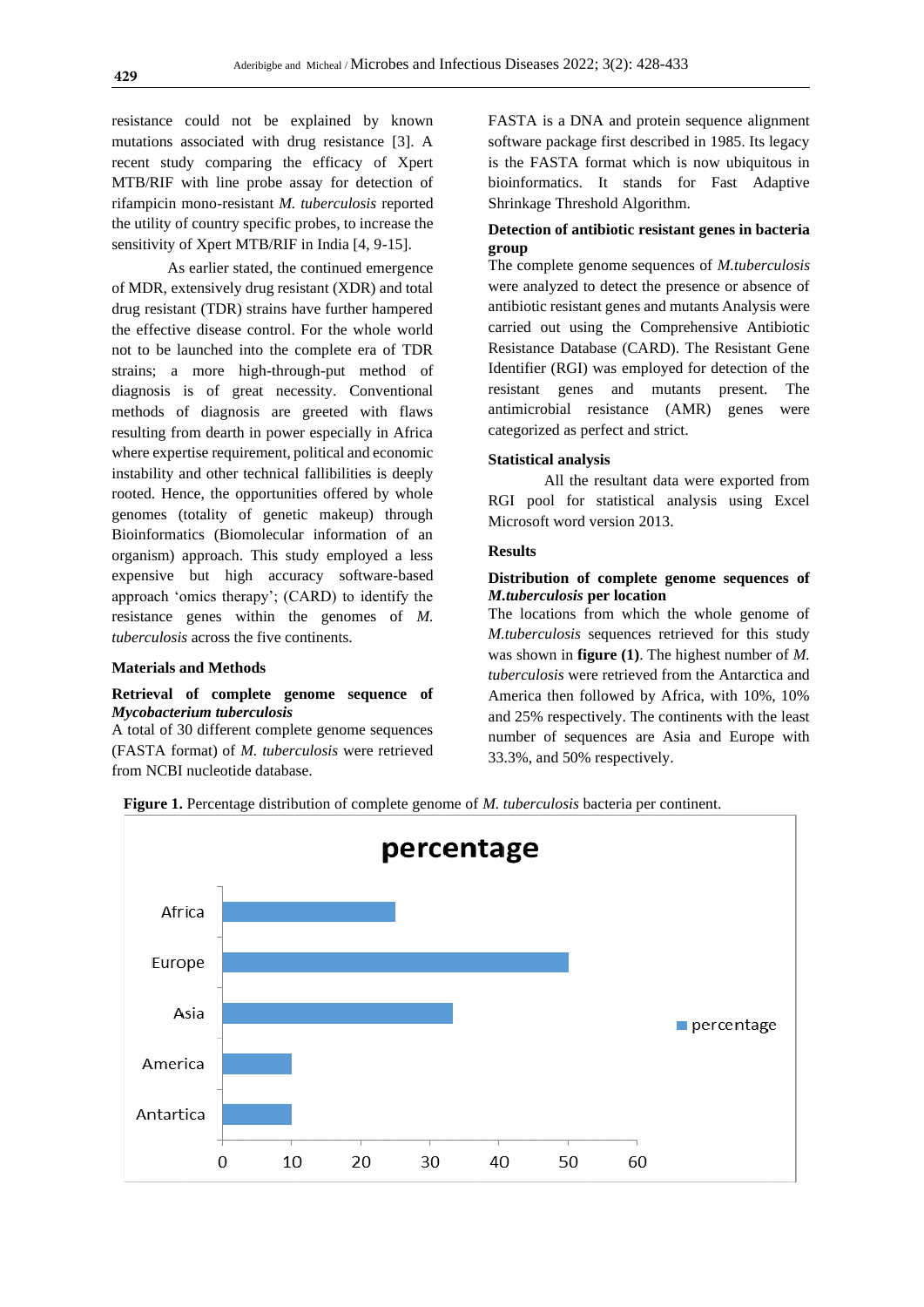## **Prevalence of 'perfect' resistant genes present in the complete genome of** *M.tuberculosis* **sequences**



 **Figure 2.** Percentage distributions of mutants' genes categorized under 'Perfect'.

 **Figure 3**. Resistant gene categorized under "perfect" and their accession numbers.



**Percentage distribution of 'strict' resistant genes present in the complete genome of** *M.tuberculosis* **sequences**



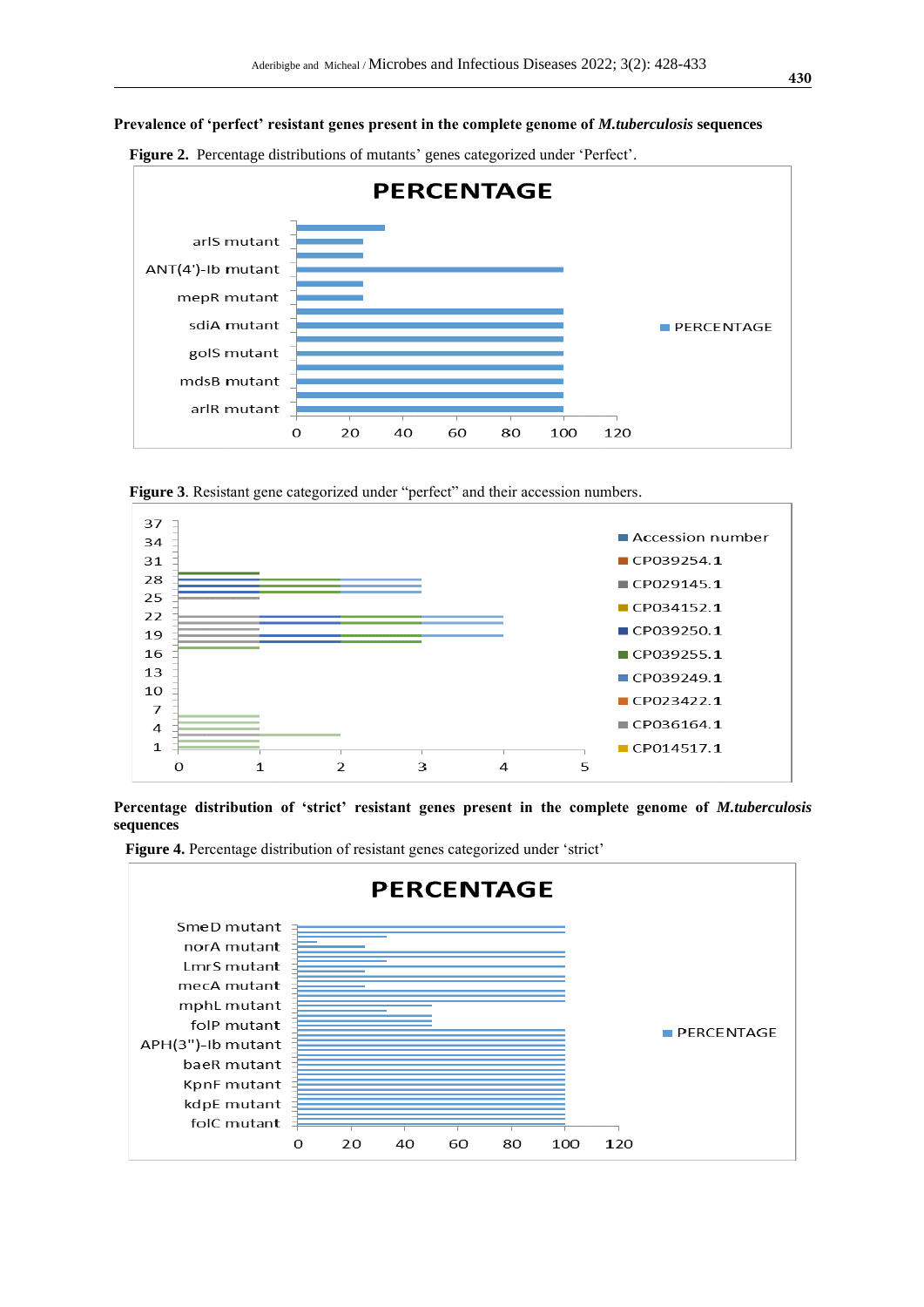

**Figure 5.** Resistant genes categorized under 'strict' in all the 30 complete genome sequences retrieved.

#### **Discussion**

All the prevailing resistance genes as indicated in **figure (2)** were similar to works in earlier studies. The presence of genes under the 'perfect' category from CARD-RGI analysis in each of the whole genome sequences represented by their accession numbers is shown in **figure (3)**. **Figure 4** shows the prevalence of genes categorized under the strict category from CARD database with APH(6)- Id, APH(3'')-Ib, sul2, tet(B), KpnF, KpnE, gyrB, bacA, vanI, farB, mecR1, tetW, patB, smeD, smeR, iri, emrR, ampC1, baeR, marA, H-NS, mdtK, msbA, mdfA, KdpE, acrB, ampH, mepR, LmrS, blaZ, (100%) each. folC, FolP, Bla2, Bla1, mphL (50%)each. FosB, RbpA, murA, (33.33%) each. The mutant genes norA, mecA, (25%) each. adeF (7.14%). The presence of genes under the 'strict' category from CARD-RGI analysis in each of the whole genome sequences represented by their accession number is shown in **figure (5)**. Drug resistance in *M. tuberculosis* is the result of chromosomal mutations in existing genes that are passed along through vertical descent that is, passed from mother to daughter cells. Unlike many other bacterial pathogens, *M. tuberculosis* rarely recombines via lateral exchange of DNA [1] and also lacks plasmids. Many of the resistance determinants were discovered before the sequencing of the *M. tuberculosis* genome was completed. The resistance genes are shorted into two, which are perfect and strict. In all there are fourteen(14) perfects and forty-one(41) stricts mdsB, mdsA, AAC(6')-Iaa, sdiA, golS TEM-1, tetW , ANT(4')-Ib, arlR, arlS, mepR, mgrA, mepA, Lmrs, FosB, APH(6)-Id, APH(3'')-Ib, sul2, tet(B), KpnF, KpnE, gyrB, bacA, vanI, farB, mecR1, tetW, patB, smeD, smeR, iri, emrR, ampC1, baeR, marA, H-NS, mdtK, msbA, mdfA, KdpE, acrB, ampH, mepR, LmrS,

blaZ, folC, FolP, Bla2, Bla1, mphL, FosB, RbpA, murA, norA, mecA, adeF mutants have been successfully identified. The drug-resistant tuberculosis outbreaks in Tugela Ferry and other regions of South Africa highlight the need for early and accurate diagnosis of drug resistance [16,17]. Several studies have shown association of the genetic variations with pathogenesis and drug resistance [8]. Global frontline molecular diagnostics such as line probe assays and Xpert MTB/RIF used for diagnosis of drug resistant TB, have been developed based on these genetic markers [9, 18-20].

#### **Conclusions**

The current omics approach has yielded predictive theories about the prevailing drug resistance mutants across various regions and locations thereby laying solid foundation for its usage and applicability for wet laboratory analysis.

#### **Conflict of interest:** None.

**Financial disclosure:** None.

#### **References**

1-**World Health Organization.** Global Tuberculosis Report 2018. Geneva: WHO; 2018 . Available at: http://apps.who.int/iris/bitstream/handle/10665 /274453/9789241565646-eng.pdf?ua=1.

Accessed July , 2019.

2-**Casali N, Nikolayevsky V, Balabanova Y, Harris SR., Ignatyeva O, [Kontsevaya I,](https://www.ncbi.nlm.nih.gov/pubmed/?term=Kontsevaya%20I%5BAuthor%5D&cauthor=true&cauthor_uid=24464101) et al.**  Evolution and transmission of drug-resistant tuberculosis in a Russian population.Nat Genet 2014;46: 279–286.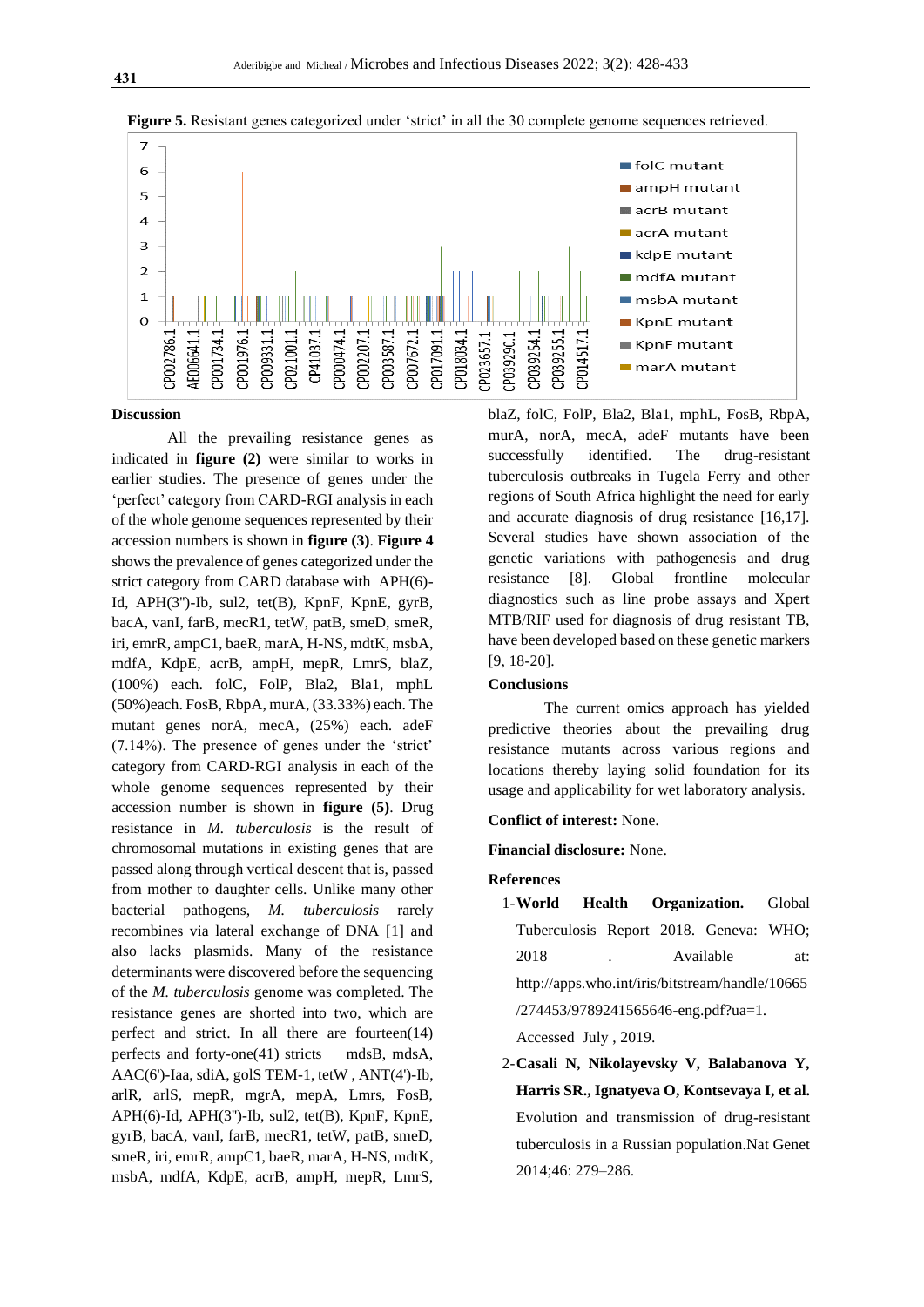- 3-**Rigouts L, Gumusboga M, De Rijk WB, Nduwamahoro E, Uwizeye C, DeJong B, et al.** Rifampin resistance missed in automated liquid culture system for *Mycobacterium tuberculosis* isolates with specific rpoB mutations. J Clin Microbiol 2013;51: 2641– 2645.
- 4-**Rufai SB, Kumar P, Singh A, Prajapati S, Balooni V, Singh S.** Comparison of Xpert MTB/RIF with line probe assay for detection of rifampin-mono resistant *Mycobacterium tuberculosis* .J Clin Microbiol 2014; 52:1846– 1852.
- 5-**World Health Organization.** WHO treatment guidelines for drug-resistant tuberculosis. 2016 update.Geneva:WHO;2016. Available at: https://apps.who.int/iris/bitstream/handle/1066 5/250125/9789241549
- 6-**Diacon AH, Donald PR, Pym A, Grobusch M, Patientia RF, Mahanyele R.** Randomized pilot trial of eight weeks of bedaquiline (TMC207) treatment for multidrug-resistant tuberculosis: long-term outcome, tolerability, and effect on emergence of drug resistance. Antimicrobial Agents Chemother 2012; 56:3271–6.
- 7-**Matsumoto M, Hashizume H, Tomishige T, Kawasaki M, Tsubouchi H, Sasaki H, et al.** OPC-67683, a nitro-dihydro-imidazooxazole derivative with promising action against tuberculosis in vitro and in mice. PLoS Med 2006; 3:2131–44.
- 8-**Laurenzo D, Mousa SA.** Mechanisms of drug resistance in *Mycobacterium tuberculosis* and current status of rapid molecular diagnostic testing .Act a Trop 2011;119: 5–10.
- 9-**Gagneux S, Small PM.** Global phylogeography of *Mycobacterium tuberculosis* and implications for tuberculosis

product development. Lancet Infect. Dis 2007;7: 328–337.

- 10-**Bloom BR, Atun R, Cohen T, Dye C, Fraser H, Gomez GB, et al.** Tuberculosis .In: Holmes KK, editors. Major infectious diseases .Washington DC: The International Bank for Reconstruction and Development/The World Bank. 2017. Available at: https://www.ncbi.nlm.nih.gov/books/NBK525 174/. Accessed July 9, 2019.
- 11-**Cole ST, Brosch R, Parkhill J, Garnier T, Churcher C, Harris D, et al.** Deciphering the biology of *Mycobacterium tuberculosis* from the complete genome sequence. Nature 1998; 393:537–44.
- 12-**Fleischmann RD, Alland D, Eisen JA, Carpenter L, White O, Peterson J, et al.** Whole-genome comparison of *Mycobacterium tuberculosis* clinical and laboratory strains. J Bacteriol 2002; 184:5479–90.
- 13-**Jia B, Raphenya AR, Alcock B, Waglechner N, Guo P, Tsang KK, et al.** ["CARD 2017:](https://www.ncbi.nlm.nih.gov/pmc/articles/PMC5210516)  [expansion and model-centric curation of the](https://www.ncbi.nlm.nih.gov/pmc/articles/PMC5210516)  [comprehensive antibiotic resistance](https://www.ncbi.nlm.nih.gov/pmc/articles/PMC5210516)  [database".](https://www.ncbi.nlm.nih.gov/pmc/articles/PMC5210516) Nucleic Acids Research 2017; 45 (D1): D566–D573.
- 14-**Long S, Beres S, Olsen R, Musser J.** Absence of patient-to-patient intra hospital transmission of Staphylococcus *aureus as* determined by whole-genome sequencing. Bio5 2014; (5): e01692e1714.
- 15-**Young DB.** Blueprint for the white plague. Nature 1998; 393:515–6.
- 16-**Huson DH, Scornavacca C.** Dendro scope 3: an interactive tool for rooted phylogenetic trees and networks. Syst Biol 2012; 61:1061–1067.
- 17-**Cabibbe AM, Walker TM, Niemann S, Cirillo DM.** Whole genome sequencing of *Mycobacterium tuberculosis*. Eur Respir J 2018; 52:537–45.